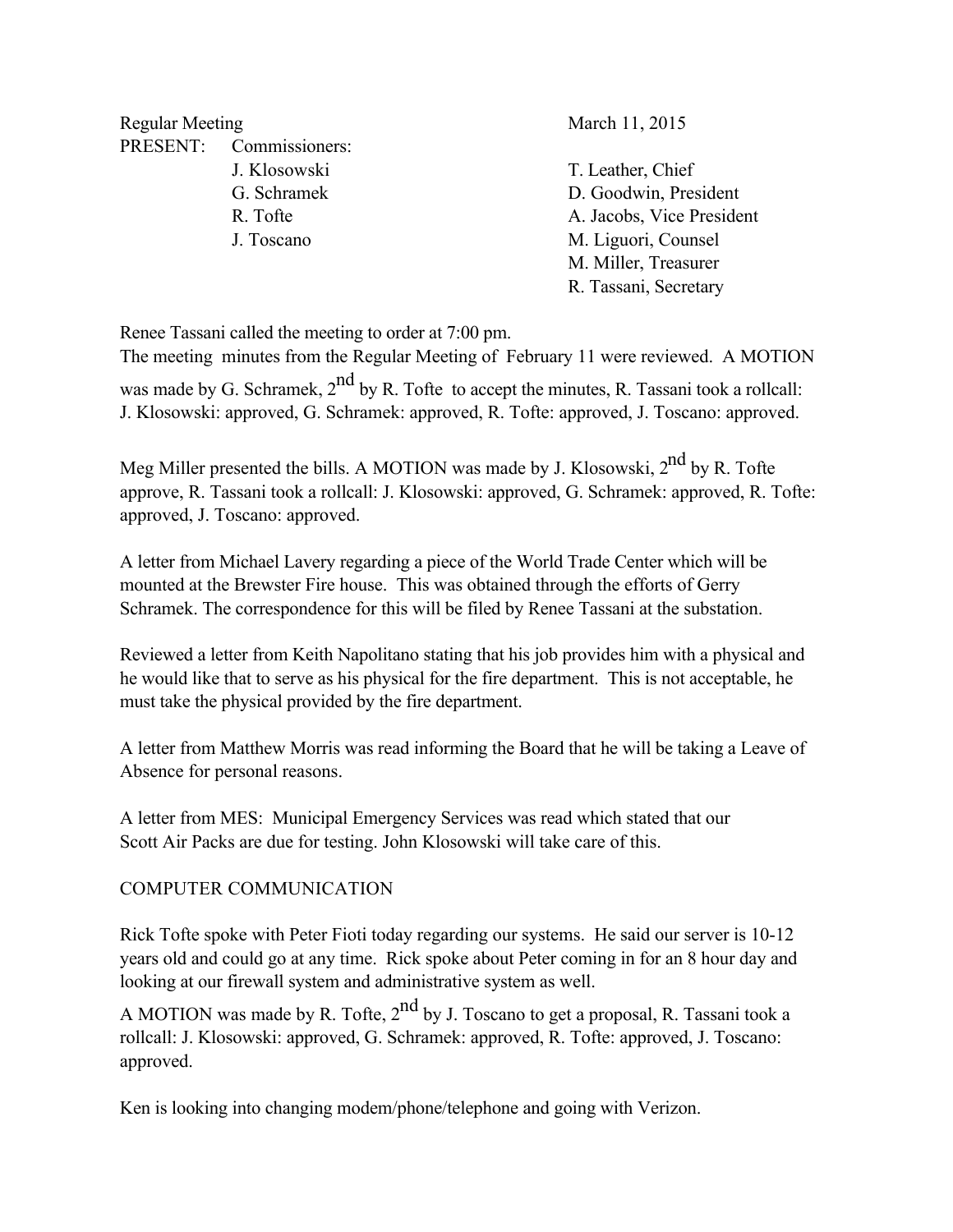# **FACILITIES**

The parking lot light is out. The generators for both buildings are due for service.

### FIRE/EMS EQUIPMENT

Jackets were measured, shorts and 4 pairs of firefighting gear were quoted.

A MOTION was made by J. Klosowski,  $2<sup>nd</sup>$  by J. Toscano to make the purchase, R. Tassani took a rollcall:

J. Klosowski: approved, G. Schramek: approved, R. Tofte: approved, J. Toscano: approved.

R. Tofte spoke about when gear reaches 10 years old (from Manufacturers date) it needs to be condemned. Rick will look further into this.

### FIRE PREVENTION

A donation was made from NYSEG.

The range in the substation kitchen is being worked on.

#### AWARDS

Ken recommended pants/shorts/golf shirts as awards. Each member could choose 2 out of the 3. Rick Tofte will get the prices. This will be further discussed at the April meeting.

#### INSTALLATION DINNER

This year we will not be using the sign in book. Instead, the RSVP cards will serve as our record of who was in attendance.

#### INSURANCE CLAIMS

Rick Tofte reviewed a Workmen's Compensation claim for Dawn Pasquale.

#### TRAVEL

Travel policy was discussed. Regarding meals, it will now be required to give receipts for all meals. Meg asks that all travel expenses be submitted in a timely manner. Meg will have the travel policy put on the website. At our next Regular Meeting we will discuss making the following change to the travel policy: If you travel within 100 miles and would like to stay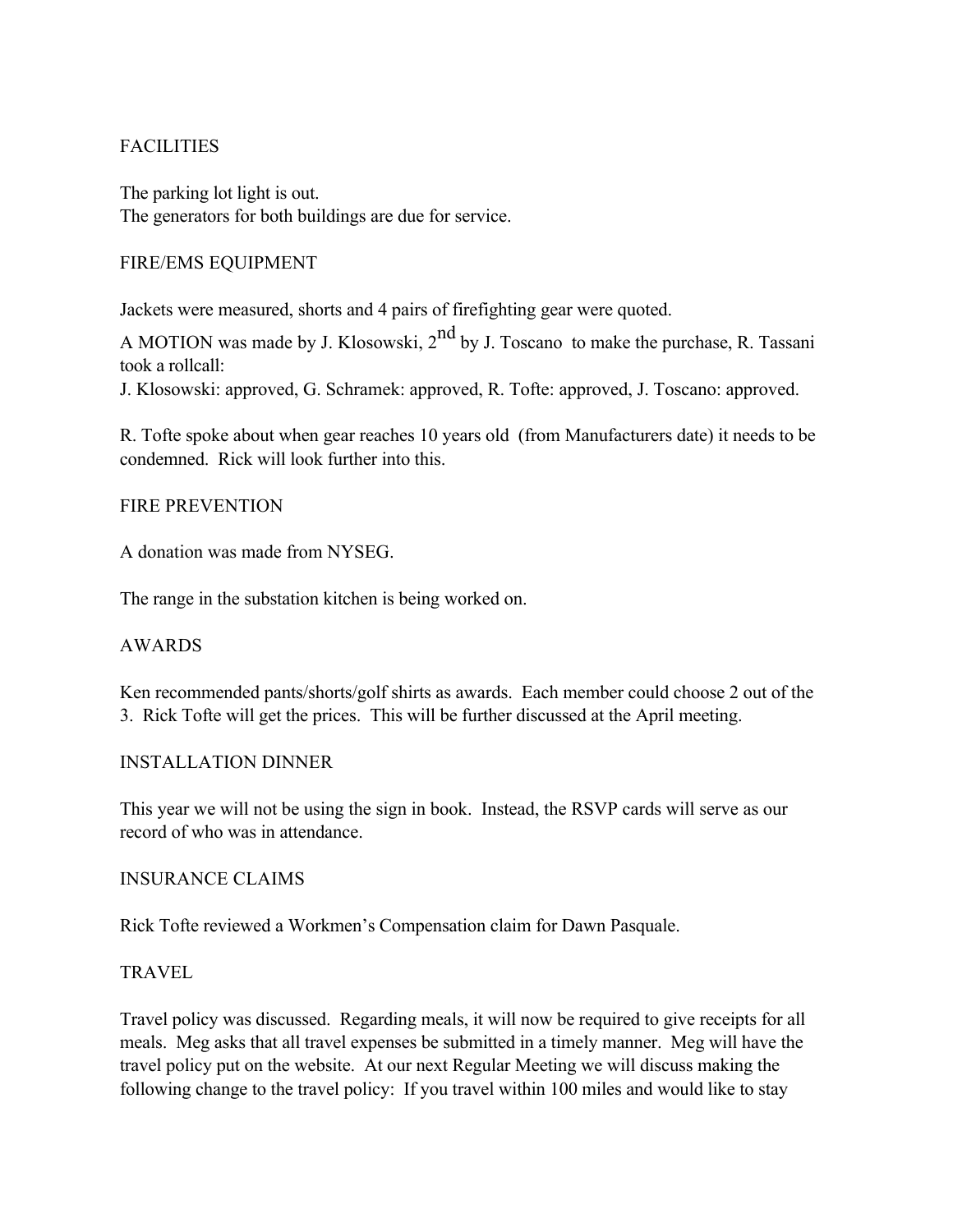overnight, prior approval from the Board is required.

## LOSAP

Evaluation will be mailed at the end of the week per Rick Tofte. Renee Tassani will send letters to ESIP and Penflex thanking them for coming to see us and we will touch base with them again in 1 year.

A Special Meeting has been scheduled for April 20, 2015 to discuss dropping Life Insurance

for new members, starting a  $2<sup>nd</sup>$  Tier changing the entitlement age to 65 and also years to a maximum of 30 years rather than 40. We will also discuss those members who haven't made the points for 2 consecutive years.

## OSHA

The Harassment Meeting is on for March 19, all members must attend. Chief Leather is working on a list of Members that are out of service.

## VEHICLE MAINTENANCE

11-7-1 will be going for bumper/front end work, back March 26 or March 27. 2-3 has air brake problems, dropping pressure. Tail Light on Phil McMurray's car is out.

| Vehicle #    | <b>Beginning Mileage</b> | <b>Ending Mileage</b> |
|--------------|--------------------------|-----------------------|
| $11 - 1 - 3$ | 90,360                   | 92,542                |
| $11 - 1 - 1$ | 3,222                    | 4,405                 |
| $11 - 1 - 2$ | 84,938                   | 86,505                |

Vehicle Inspection Reports will be implemented.

Chief Leather presented an Application for a new member, Sheri Citrone. The application was

reviewed. A MOTION was made by R. Tofte,,  $2<sup>nd</sup>$  by J. Toscano to accept her application, R. Tassani took a rollcall: J. Klosowski: approved, G. Schramek: disapproved, R. Tofte: approved, J. Toscano: approved.

A Medical Clearance report was read for Keith Napolitano.

The Board went into Executive Session at 8:52 p.m. and returned at 9:20 p.m.